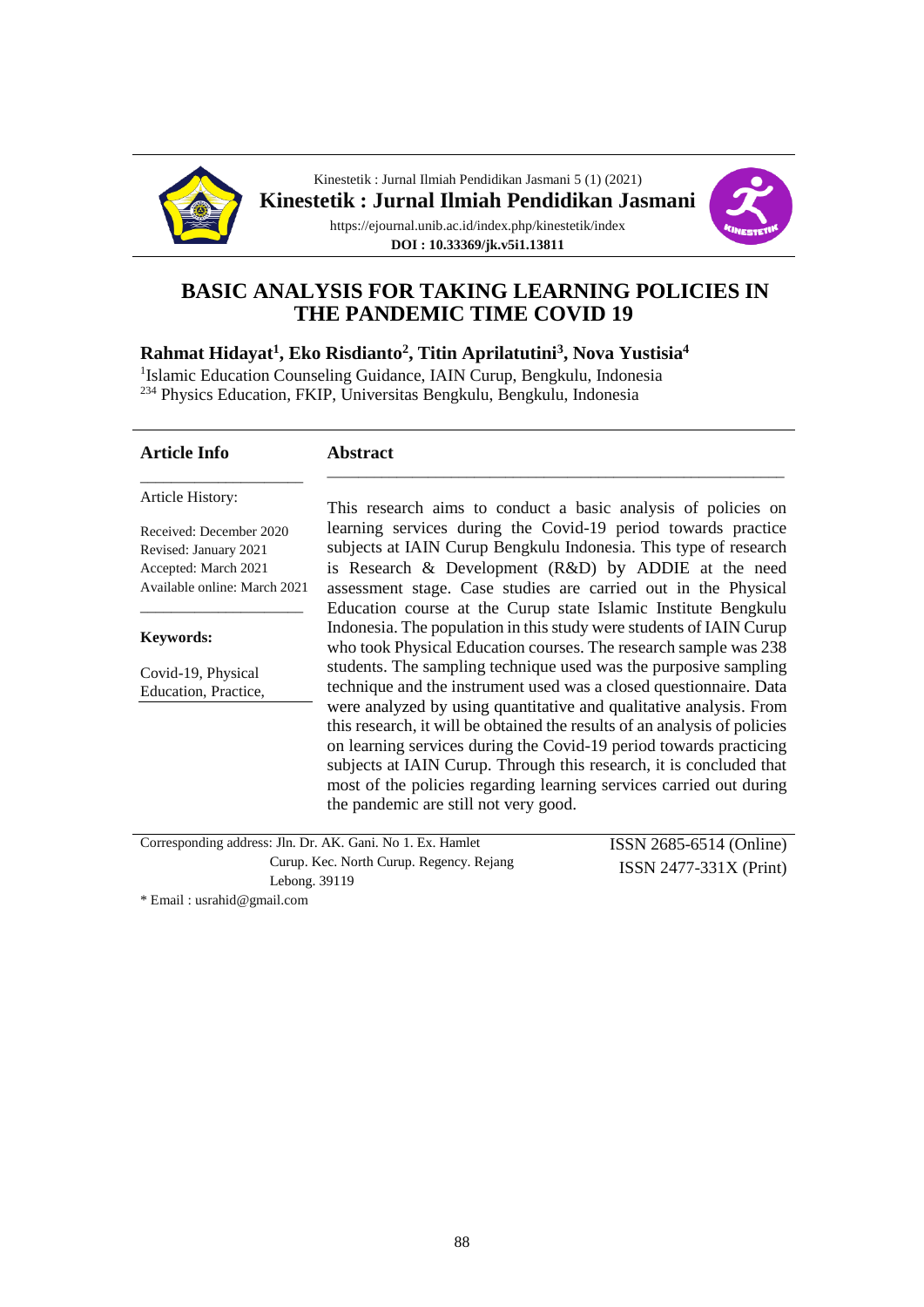# **INTRODUCTION**

Changes in the world are now entering the era of the 4.0 industrial revolution where information technology has become the basis of human life (Risdianto, 2019). The Industrial Age 4.0 is a term used to refer to an era in which there is a combination of technology that results in physical, biological, and digital dimensions forming a blend that is difficult to distinguish (Putrawangsa & Hasanah, 2018). The development of the 4.0 industrial revolution appeared marked by the start of the digitalization of the education system which directed every element in the education sector to be able to make adjustments to the rate of change that was occurring (Siahaan et al., 2019). In the education sector, the use of technology is not only a tool used for administrative matters, but it is also possible to use it as a learning tool (Putri et al., 2019). The use of technology as a means of learning is made possible as a learning medium (Marianda et al., 2014). The education system must follow all forms of development that occur because education is one of the main factors that will create a generation of high-minded nations (Risdianto et al., 2020).

The world is currently busy with a coronavirus outbreak. Coronavirus Diseases 2019 (COVID-19) is a new type of disease that has never been previously identified in humans. Common signs and symptoms of COVID-19 infection include symptoms of acute respiratory distress such as fever, cough, and shortness of breath (Goddess, 2020). The National Disaster Management Agency issued decree number 13 A regarding the determination of the emergency period due to the coronavirus. Based on this determination, the Ministry of Education and Culture issued a Circular from the Minister of Education and Culture Number: 36962 / MPK.A / HK / 2020

dated 17 March 2020 concerning Online Learning and Working from Home in the Context of Preventing the Spread of Coronavirus Disease (COVID-19) (Argaheni, 2020). The spread of the Covid-19 epidemic around the world affects millions of students, not except in Indonesia (Shah, 2020). In addition to students, the Covid-19 pandemic also has an impact on teachers, teachers must be able to carry out the learning process effectively online at home. Teachers are required to be able to teach online, teachers' abilities in information technology are needed. Teachers are required to remodel learning plans with online methods, learning methods must also be effective so that the teaching process runs effectively and knowledge can be conveyed (Mastura & Santaria, 2020). Furthermore, it has an impact on parents, parents again get additional tasks and at the same time become teachers for their children during the online learning process. Parents are required to guide their children during the online learning process (Mastura & Santaria, 2020).

Physical education is an educational process through physical activity (Jayul & Irwanto, 2020). The physical education and sports majors are included in the higher education courses that are in great demand by the public. In addition to complex lecture materials, both theory and practice, students also assume that they continue to study at the tertiary level in physical education, students hope that they can maintain their health and, fitness because in the physical education department students are more emphasized to attend lectures in the form of practice whose hope is that in addition to making students skilled, they can also maintain the health and, fitness of students by carrying out practical lecture activities (Setiyawan et al., 2020). However, after the pandemic, the implementation of sports physical education and health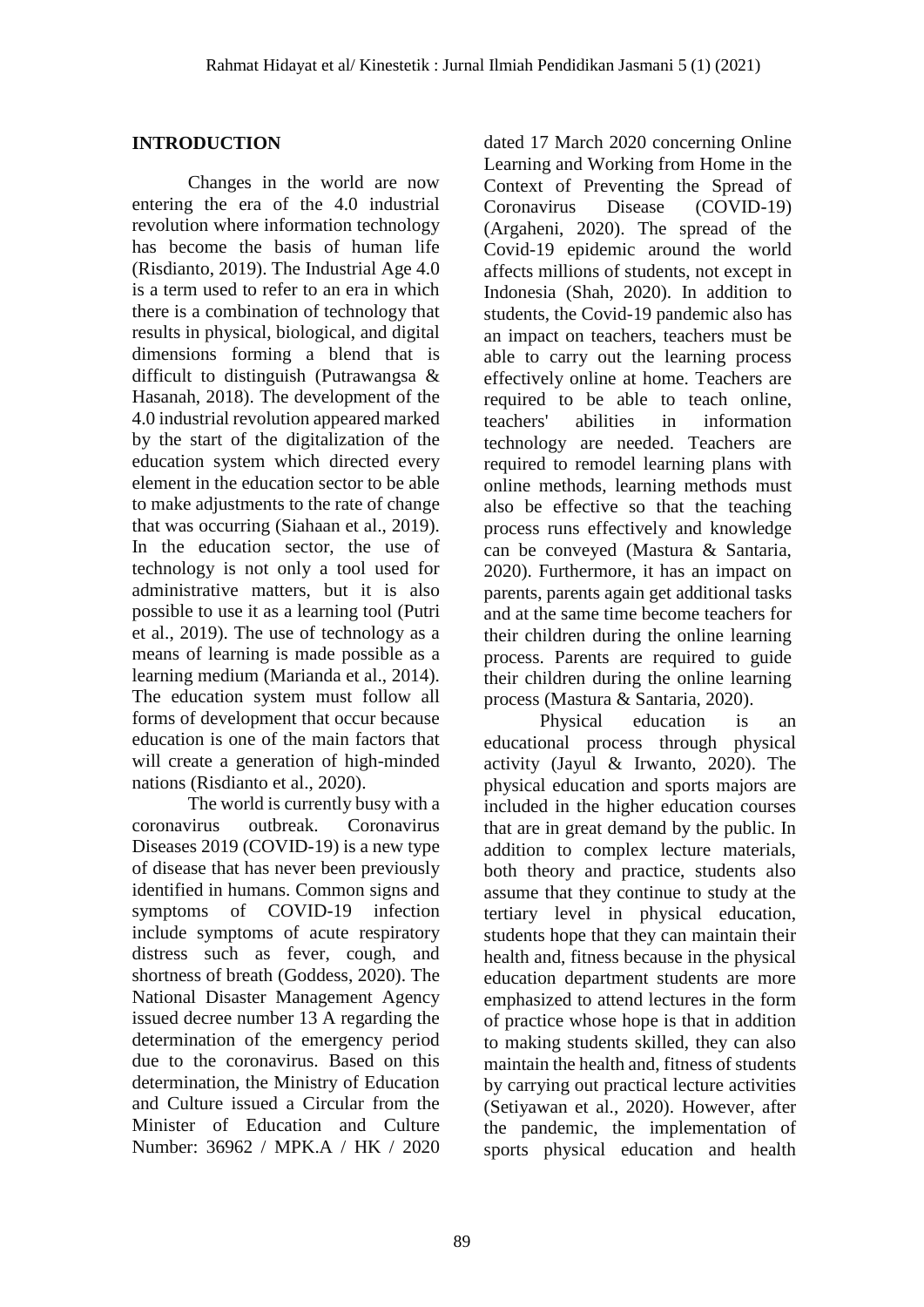learning has turned into online learning that cannot be carried out carelessly outdoors without complying with health protocols (Dyah Purnama Sari & Sutapa, 2020). With various limitations on internet access and operational capabilities on online features, physical education by itself encountered various obstacles and obstacles during the Covid-19 pandemic (Herlina & Suherman, 2020). The constraints experienced by students in health and sports physical education subjects are because sports and health physical education are dominated by psychomotor aspects (physical skills) (Komarudin & Prabowo, 2020).

Based on the description above, it needs to be done a Basic analysis of policies on learning services during the Covid 19 period on practical subjects, which in this study was a case study conducted in Physical Education courses at IAIN Curup.

# **METHODS**

## **Participant**

This study involved students of the Curup State Islamic Institute, located in Rejang Lebong Regency, Bengkulu Province. The sample of this study was 238 students taking Physical Education courses.

## **Sampling Procedures**

The sampling procedure in this study using the purposive sampling technique.

## **Materials and Apparatus**

The instrument used in this study was a closed questionnaire used to collect data in the form of student responses.

# **Data Analysis**

Data analysis in this study was carried out by calculating the percentage of respondents who chose each answer on each item. From the data, it is then

explained descriptively so that we can get a conclusion from each item.

# **RESULT AND DISCUSSION**

From the results of filling out a questionnaire conducted by 238 respondents, the following results were obtained:



**Fig 1.** Pie chart

The diagram above shows that google classroom is used more often in the Physical Education course Curup State Islamic Institute. For the material presented by the lecturers, 42.4% answered instructional videos, 29% answered presentation slides, 22, 3% answered sysncronous, and the rest answered e-books. This shows that there are variations in the form of presentation of the material in the Physical Education course.

Delivery of assignments in Physical Education courses 52.1% answered via wa / telegram group, 33.6% answered via Google Drive share, 10, 9% responded by e-mail and the rest answered collected directly. This shows that gryp wa / telegram is most often used for the collection of Physical Education course assignments. Then, for the assessment 80.7% answered through google classroom, 14.7% answered direct assessment, and the rest through WA, email and others. This shows that the assessment is at most carried out based on learning in google classroom. For the cellular providers used in lectures, the following results are obtained.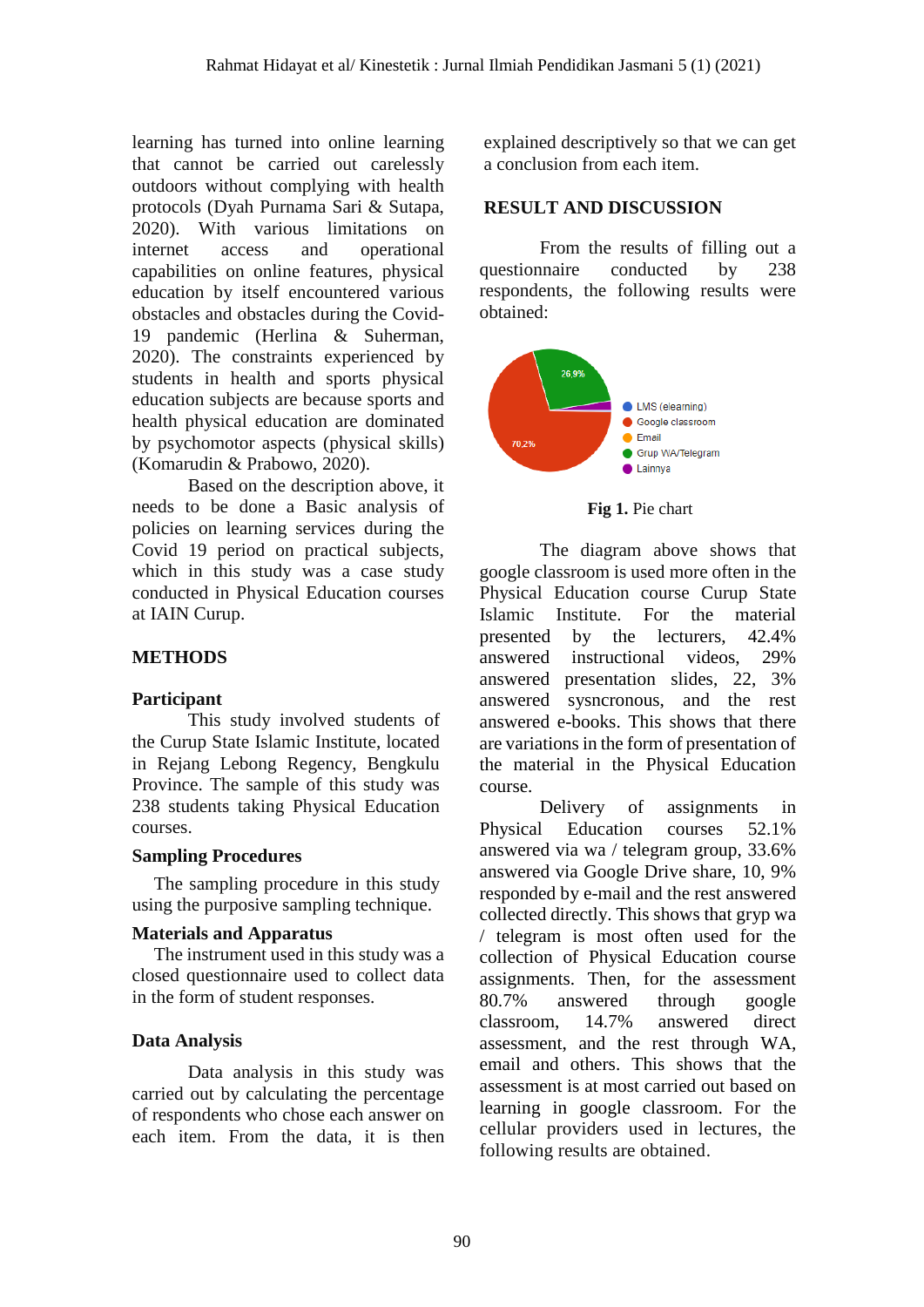

**Fig 2.** Pie chart

The diagram above shows that there are differences in the providers that students use to take lectures, but most use Telkomsel providers. For the quality of the network at locations, as many as 60.1% answered not bad, 25.6% answered well, 11.8% answered hurriedly, and the rest answered very good and very bad. This shows that most students have a fairly good network in the location where they conduct lecture activities. For data packages used within 1 month, 40.8% answered 25-50 GB, 18.9% answered 75- 100 GB, 18.1% answered less than 25 GB, 13.9% answered 50-75 GB and the rest answered above 100 GB. This shows that there are differences in the number of data packages needed by each student. 9% answered 50-75 GB and the rest answered above 100 GB. This shows that there are differences in the number of data packages needed by each student. 9% answered 50- 75 GB and the rest answered above 100 GB. This shows that there are differences in the number of data packages needed by each student.

For aspects of campus administration services during online learning, there are two questions listed, namely regarding administrative services and information system services on campus. For administrative services as much as 39.1% answered well, 35.3% answered fairly, 17.2% answered poorly, and the rest answered very well and very poorly. This shows that campus administration services during online learning are still quite good. Meanwhile,

for campus information system services, 50% answered well, 30.3% answered fairly, 12.6% answered poorly, and the rest answered very well and very poorly. This shows that the campus information system services during online learning are still quite good.

In this study, data collection was also carried out through a questionnaire made on a Likert scale, where the biggest points were 4 and the smallest was 1. There were 5 aspects included in this questionnaire, the first was the intrinsic motivation aspect which consisted of 4 statement items. The following is the data from the calculation of the percentage of each statement item on the aspect of intrinsic motivation.

**Table 1**. Aspect of Intrinsic Motivation

| <b>Statement</b>                                |  |  |  |
|-------------------------------------------------|--|--|--|
| The Physical Education course is one of the     |  |  |  |
| practice courses that I am interested in among  |  |  |  |
| other practice subjects.                        |  |  |  |
| During the Covid 19 pandemic, I found it        |  |  |  |
| difficult to follow courses that should require |  |  |  |
| the opportunity to practice right away          |  |  |  |
| I feel that practical activities that should be |  |  |  |
| done face-to-face can better be replaced with   |  |  |  |
| independent practice                            |  |  |  |
| I feel that Physical Education courses are not  |  |  |  |
| suitable if done online. So that I am not too   |  |  |  |
| excited compared to college as usual            |  |  |  |

**Table 2**. The Result of Calculating the Percentage of Each Item Statement on the Aspect of Intrinsic Motivation

| <b>Strongly</b><br>agree | Agree | <b>Disagree</b> | <b>Strongly</b><br><b>Disagree</b> |
|--------------------------|-------|-----------------|------------------------------------|
| 29.8%                    | 52.5% | 14.3%           | 3,4%                               |
| 44.1%                    | 36.1  | 10.9%           | 8.8%                               |
| 16.4%                    | 16%   | 21.4%           | 46.2%                              |
| 44.1%                    | 30.7% | 13%             | 12.2%                              |

The table above shows that most respondents agree that the Physical Education course is one of the most popular practice subjects among other practice subjects. Most students find it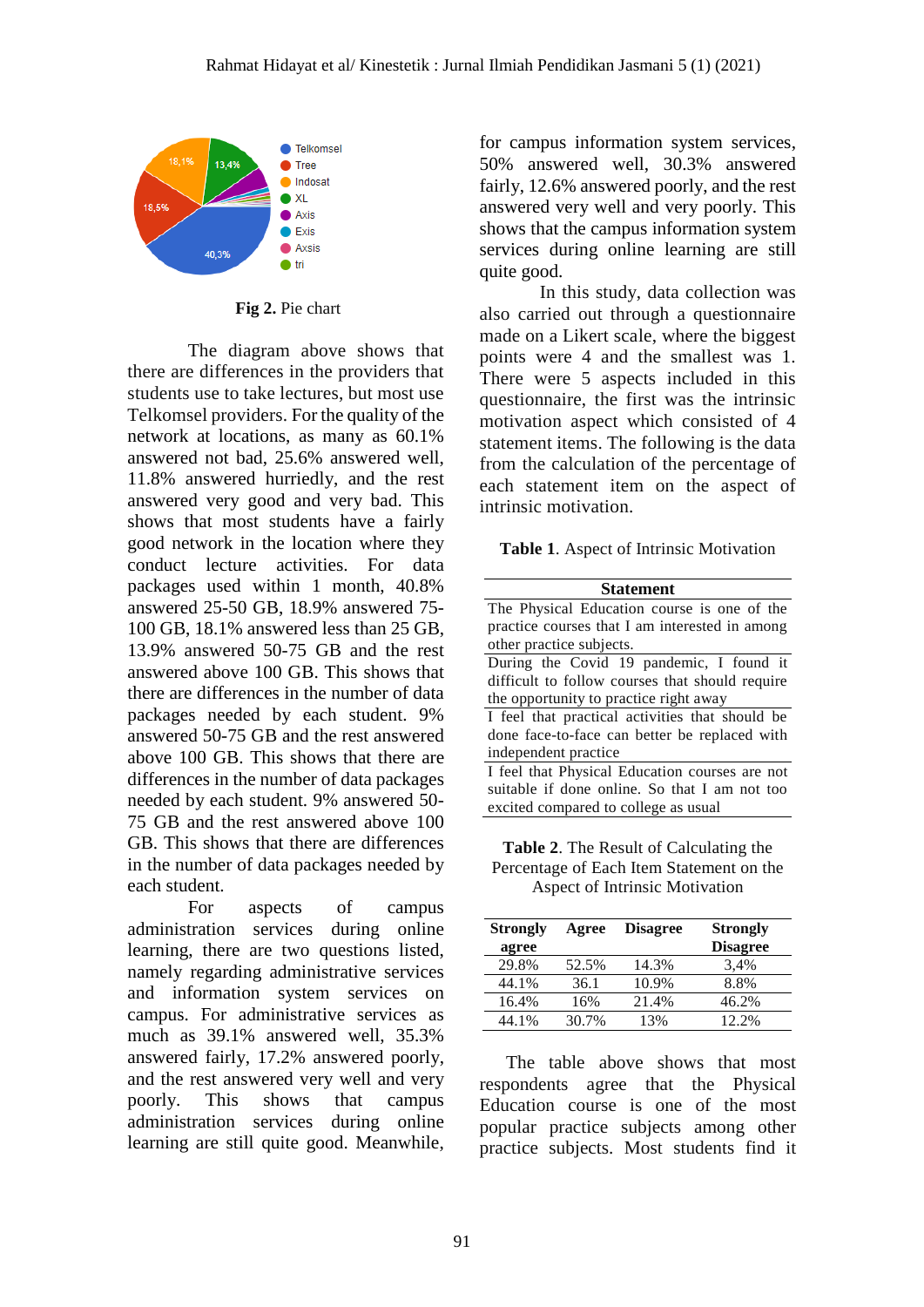difficult to follow courses that should require the opportunity to practice directly, students also disagree and even strongly disagree on doing independent practice. Most students feel that Physical Education courses are not suitable if they are done online so they are not too excited compared to lectures as usual. The next aspect is Self Efficacy (individual belief). In this aspect, there are 5 statements. The following is the data from the calculation of the percentage of each statement item on the aspect of Self Efficacy (individual belief).

#### **Table 3.** Aspect of Self Efficacy

| <b>Statement</b>                                     |  |  |  |
|------------------------------------------------------|--|--|--|
| I am not confident that I will get the best score at |  |  |  |
| this Physical Education Program even though it       |  |  |  |
| is done online                                       |  |  |  |
| I am sure I can master the knowledge and skills      |  |  |  |
| given in this course even though it is done online   |  |  |  |
| I can complete assignments promptly. Although        |  |  |  |
| sometimes there are Network constraints              |  |  |  |
| I am confident that I will be able to complete       |  |  |  |
| various tests in Physical Education courses which    |  |  |  |
| are conducted online                                 |  |  |  |
| The skills that I will acquire in this online        |  |  |  |
| Physical Education course will be the same as if     |  |  |  |
| done offline because the learning strategies given   |  |  |  |
| by the lecturer are correct                          |  |  |  |

#### **Table 4**. The Result of Calculating the Percentage of Each Item Statement on the Aspect of Self Efficacy

| <b>Strongly</b> | Agree | <b>Disagree</b> | <b>Strongly</b> |
|-----------------|-------|-----------------|-----------------|
| agree           |       |                 | <b>Disagree</b> |
| 20.2%           | 49.2% | 17.2%           | 13.4%           |
| 10.1%           | 21%   | 35.7%           | 33.2%           |
| 21.8%           | 32.8% | 25.6%           | 19.7%           |
| 9.2%            | 27.7% | 35.3%           | 22.7%           |
| 7.6%            | 23.5% | 33.2%           | 35.7%           |

The table above shows that most students lacking confidence will get the best scores in this Physical Education Program even though it is done online. Most students are also not sure that they can master the knowledge and skills given in this course even though they are done

online. Not all students are confident that they can complete assignments on time. Most students feel unable to complete various tests in Physical Education courses which are conducted online. Students disagree and even strongly disagree with the statement of skills that will be obtained in this online Physical Education course will be the same as if it is done offline because the learning strategy given by the lecturer is correct.

The next aspect, namely Self Determination. This aspect consists of 5 statements. The following is the result of calculating the percentage of each item in the Self Determination aspect.

#### **Table 5.** Aspect Self Determination

| <b>Statement</b>                                     |  |  |  |
|------------------------------------------------------|--|--|--|
| In online learning that has been carried out in this |  |  |  |
| Physical Education course, strategies have been      |  |  |  |
| used to learn well                                   |  |  |  |
| I can use the maximum time on the Physical           |  |  |  |
| Education course even though it is done online       |  |  |  |
| I feel able to prepare myself in a Physical          |  |  |  |
| Education course that is done online                 |  |  |  |
| Even though I was able to adapt, I found it          |  |  |  |
| difficult to follow practical learning courses that  |  |  |  |
| were carried out online                              |  |  |  |
| Readiness and seriousness in learning in Physical    |  |  |  |
| Education courses during this pandemic are           |  |  |  |
| important to get maximum learning outcomes           |  |  |  |

**Table 6.** The Result of Calculating the Percentage of Each Item Statement on the Aspect Self Determination

| <b>Strongly</b> | Agree | <b>Disagree</b> | <b>Strongly</b> |
|-----------------|-------|-----------------|-----------------|
| agree           |       |                 | <b>Disagree</b> |
| 9.2%            | 45.8% | 31.1%           | 13.9%           |
| 7.6%            | 36.1% | 34.5%           | 21.8%           |
| 5.9%            | 30.7% | 38.7%           | 24.8%           |
| 36.1%           | 31.5% | 18.1%           | 14.3%           |
| 39.5%           | 45.4% | 10.5%           | 4.6%            |

The table above shows that almost half of the respondents disagree or even strongly disagree with the statement that the online learning that has been carried out in this Physical Education course has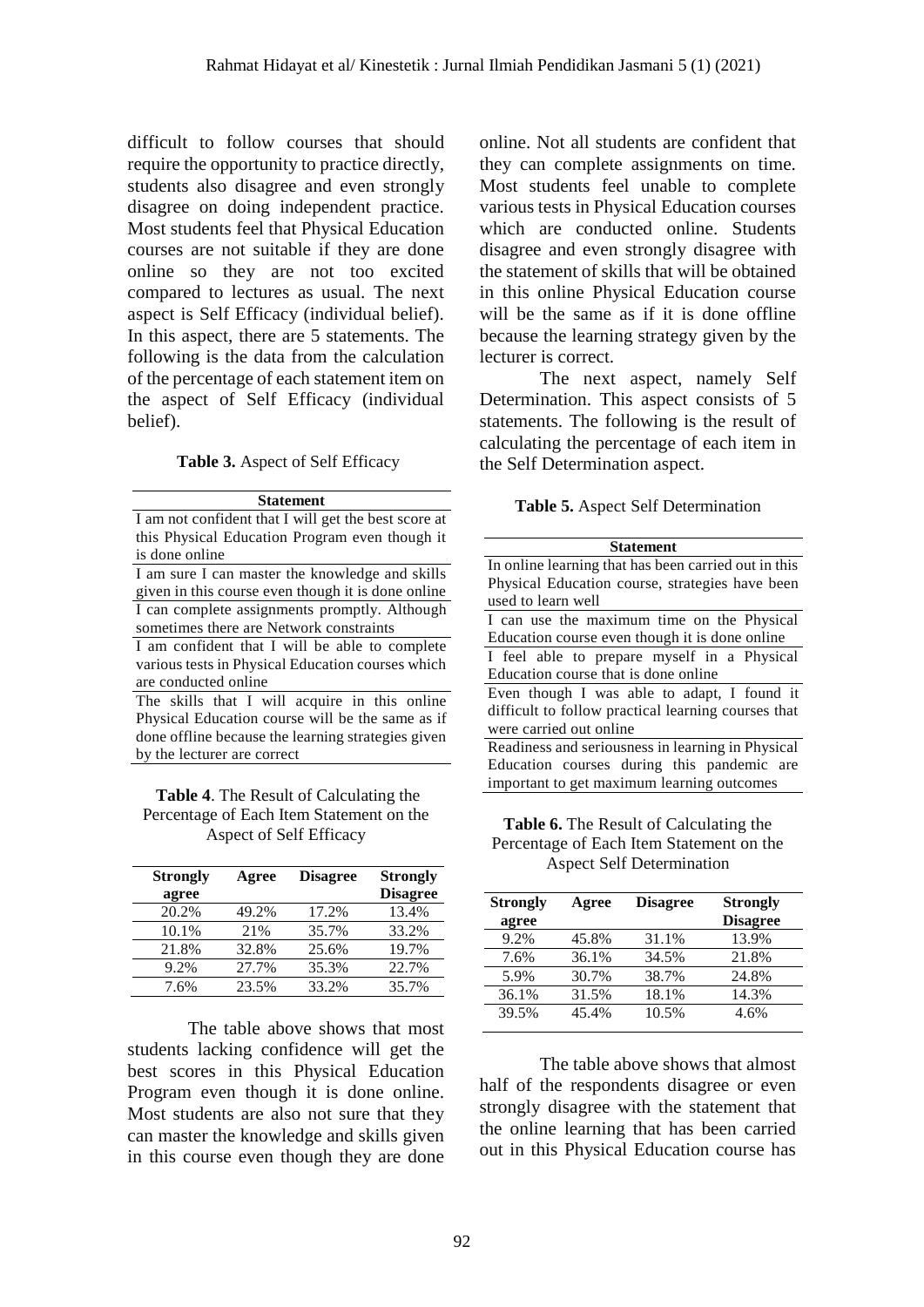future

used strategies to learn well. Most respondents disagree and even strongly disagree that they can use the maximum time in the Physical Education course even though it is done online. Students feel unable to prepare themselves for the Physical Education course which is carried out online.

The next aspect, namely Motivation Grade. This aspect consists of 3 statements. The following is the result of calculating the percentage of each item in the Grade Motivation aspect.

**Table 7**. Aspect of the Motivation Grade

| <b>Statement</b>                                  |  |  |  |
|---------------------------------------------------|--|--|--|
| I still doubt the assessment system for Physical  |  |  |  |
| Education courses if it is done online            |  |  |  |
| Getting good grades is essential for the smooth   |  |  |  |
| running of my studies                             |  |  |  |
| Even though it is done online, I will follow this |  |  |  |
| Physical Education course well to get the         |  |  |  |
| maximum score                                     |  |  |  |

**Table 8**. The Result of Calculating the Percentage of Each Item Statement on the Aspect of the Motivation Grade

| <b>Strongly</b><br>agree | Agree | <b>Disagree</b> | <b>Strongly</b><br><b>Disagree</b> |
|--------------------------|-------|-----------------|------------------------------------|
| 29.4%                    | 42.4% | 18.9%           | $9.2\%$                            |
| 63%                      | 26.5% | 6.3%            | 4.2%                               |
| 45.4%                    | 31.5% | 13.9%           | 9.2%                               |

The table above shows that most students are unsure of the physical education course assessment system when it is done online. According to respondents, good grades are important for the smooth running of their studies, so most of them answered that they would follow this Physical Education course well to get maximum grades.

The last aspect in this questionnaire is Career Motivation. There are 2 statements on this aspect. The following is the result of calculating the percentage of each item in the Career Motivation aspect.

**Table 9**. Aspect of Career Motivation

| <b>Statement</b>                                |  |  |  |
|-------------------------------------------------|--|--|--|
| Learning this Physical Education course will    |  |  |  |
| help improve my skills, physicality and health  |  |  |  |
| in the future                                   |  |  |  |
| A strong body can help me get a good job in the |  |  |  |

**Table 10**. The Result of Calculating the Percentage of Each Item Statement on the Aspect of Career Motivation

| <b>Strongly</b><br>agree | Agree | <b>Disagree</b> | <b>Strongly</b><br><b>Disagree</b> |
|--------------------------|-------|-----------------|------------------------------------|
| 55.9%                    | 34.5% | 4.2%            | 5.5%                               |
| 49.6%                    | 41.2% | 5.9%            | 3.4%                               |

The table above shows that most students strongly agree that studying this Physical Education course will help improve their skills, physicality and health in the future and they also strongly agree that a strong body can help them get a good job in the future.

## **CONCLUSION**

The results of the basic analysis of policies on learning services during the Covid-19 period on practice courses (Physical Education subjects) at the Curup State Islamic Institute, whose data were obtained through filling out a questionnaire, showed that most policies on learning services were still not very good.

## **ACKNOWLEDGEMENT**

Acknowledgments are conveyed to all respondents who are students Curup State Islamic Institute who took the Physical Education course that had helped the process of filling out the questionnaire to obtain the data needed in this study.